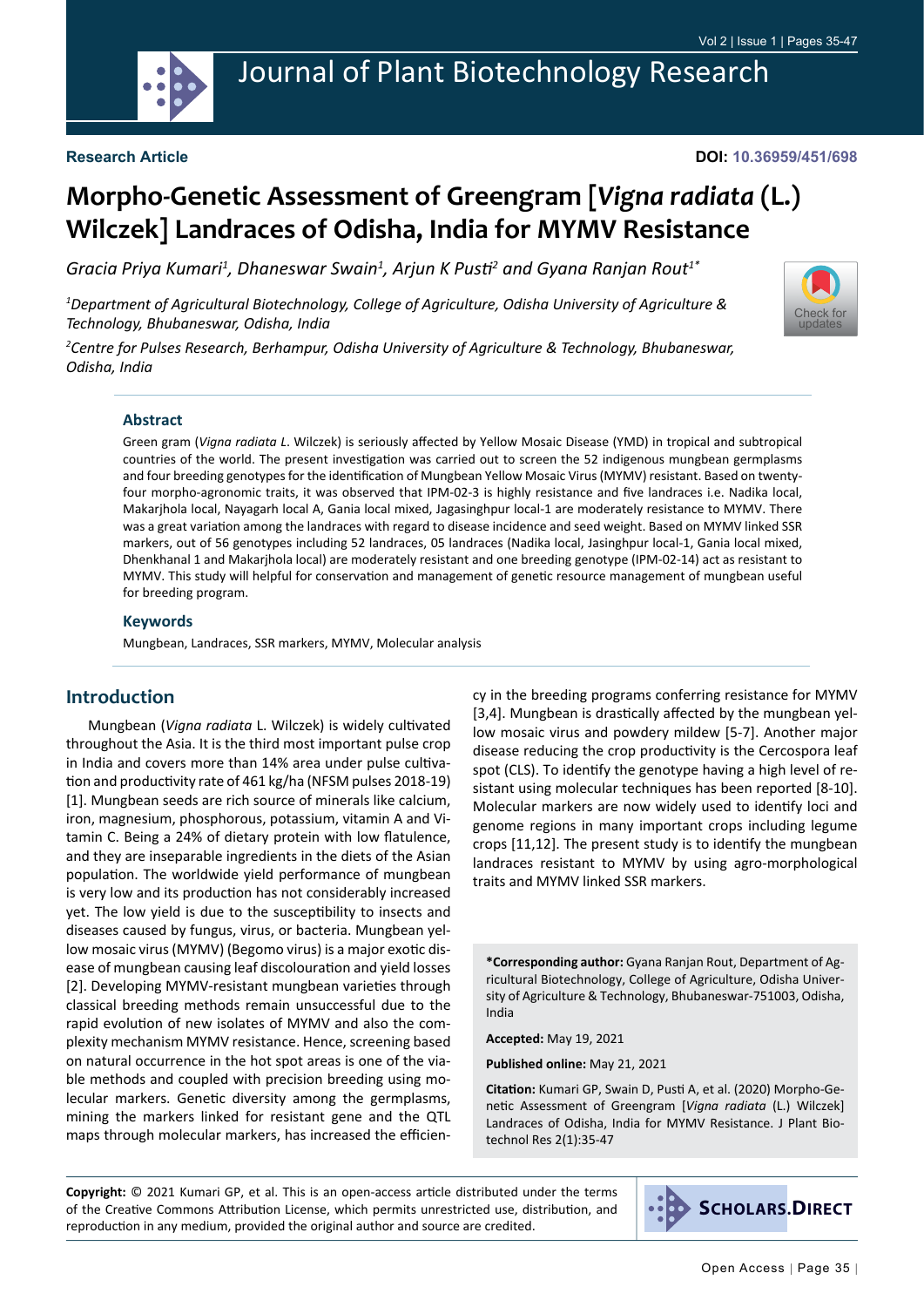| Sl. No.        | <b>Name of Landraces</b>   | <b>Name of Landraces</b>   | <b>GPS data of collected area</b>                       |
|----------------|----------------------------|----------------------------|---------------------------------------------------------|
|                | (As per GP number)         | (As per name)              |                                                         |
| $\mathbf{1}$   | CPR BAM GP 324             | Daspalla Local Green       | Latitude: 20°20'59.99"N<br>Longitude: 84°50'59.99" E    |
| $\overline{2}$ | CPR BAM GP 359             | Saline 7                   | Latitude: 19°42'59.99"N<br>Longitude: 85°18'60.00" E    |
| 3              | <b>KVK JAGATSINGHPUR 1</b> | Jagatsinghpur Local 1      | Latitude: 20°16'12.00"N<br>Longitude: 86°10'12.00" E    |
| 4              | CPR BAM GP 327             | Gania Local mixed          | Latitude: 20°07'48.00" N<br>Longitude: 85°05'60.00"E    |
| 5              | <b>KVK DHENKHANAL 1</b>    | Dhenkhanal 1               | Latitude: 20°40'12.00"N<br>Longitude: 85°35'60.00"E     |
| 6              | CPR BAM GP306              | <b>Bilipara Local</b>      | Latitude: 20°27'53.89"N<br>Longitude: 85°52'45.37"E     |
| 7              | CPR BAM GP 354             | Saline 2                   | Latitude: 19°42'59.99"N<br>Longitude: 85°18'60.00"E     |
| 8              | <b>KVK JHARSUGUDA 1</b>    | Jharsuguda 1               | Latitude: 21°51'0.00"N<br>Longitude: 84°01'48.00"E      |
| 9              | CPR BAM GP 297             | Paralakhemundi Local       | Latitude: 18°46'41.8584"N<br>Longitude: 84°5'37.1436"E. |
| 10             | CPR BAM GP 313             |                            | Latitude: 20°0'17.4852"N,                               |
|                |                            | Odogaon Local Brown        | Longitude: 85°0'30.4668"E                               |
| 11             | CPR BAM GP 304             | Kamakshya Local            | Latitude: 20°40'12.00"N<br>Longitude: 85°35'60.00"E     |
| 12             | CPR BAM GP 333             | <b>Bhapur Local Brown</b>  | Latitude: 20°7'37.3008"N<br>Longitude: 85°6'18.2052"E   |
| 13             | CPR BAM GP 353             | Saline 1                   | Latitude: 19°42'59.99"N<br>Longitude: 85°18'60.00"E     |
| 14             | KVK MAYURBHANJ 1           | Mayurbhanj 1               | Longitide: 21°30'0.00"N<br>Latitude: 85°30'0.00"E       |
| 15             | CPR BAM GP 308             | Mahimunda Local            | Latitude: 20°42'15.08"N<br>Longitude: 83°29'25.04"E     |
| 16             | CPR BAM GP 288             | Nayagarh Local green       | Latitude: 20°7'37.3008"N<br>Longitude: 85°6'18.2052"E   |
| 17             | CPR BAM GP 305             | Nayagarh Local A           | Latitude: 20°7'37.3008"N<br>Longitude: 85°6'18.2052"E m |
| 18             | CPR BAM GP 345             | Hinjili (Durabandha) Local | Latitude: 19°22'48.00"N<br>Longitude: 85°04'12.00"E     |
| 19             | <b>KVK BARGARH 3</b>       | Bargarh 3                  | Latitude: 21°20'33.00"N<br>Longitude: 83°37'26.04"E     |
| 20             | <b>KVK BOUDH 2</b>         | Boudh 2                    | Latitude: 20°50'24.00"N<br>Longitude: 84°19'12.00"E     |
| 21             | CPR BAM GP 274             | Makarjhola Local           | Latitude: 19°22'48.00"N<br>Longitude: 85°04'12.00"E     |
| 22             | <b>KVK BARGARH 5</b>       | Bargarh local 5            | Latitude: 21°20'33.00"N<br>Longitude: 83°37'26.04"E     |
| 23             | <b>KVK BARGARH 1</b>       | Bargarh local 1            | Latitude: 21°20'33.00"N<br>Longitude: 83°37'26.04"E     |

<span id="page-1-0"></span>**Table 1:** Indigenous landraces and check genotypes used for experiment.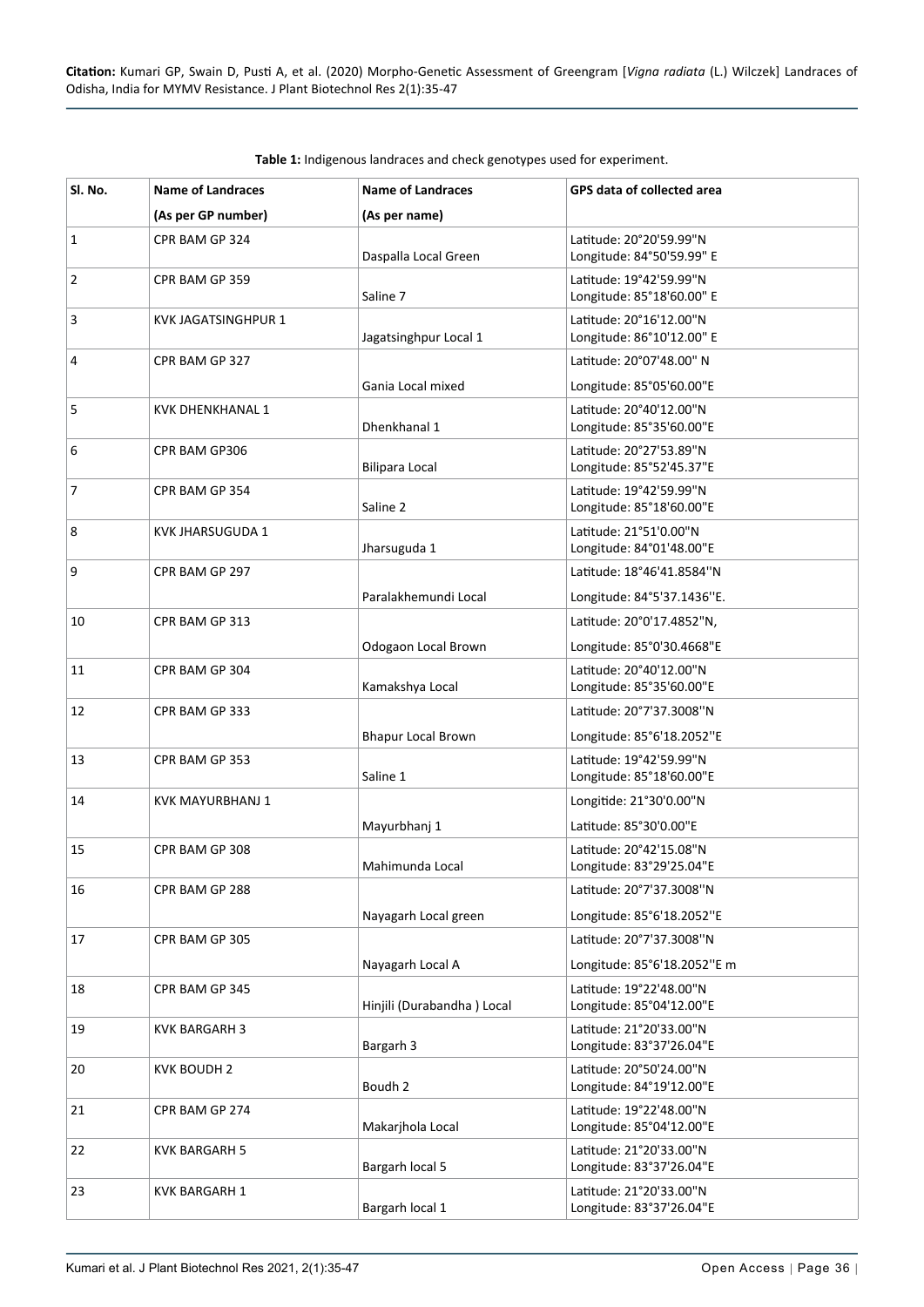| 24 | <b>KVK SUNDARGARH 2</b> | Sundargarh                   | Latitude: 22°07'0.01"N<br>Longitude: 84°01'59.99"E      |
|----|-------------------------|------------------------------|---------------------------------------------------------|
| 25 | KAMDEV                  | Check                        | Latitude: 19°22'48.00"N<br>Longitude: 85°04'12.00"E     |
| 26 | IPM 02-03               | Check                        | Latitude: 19°22'48.00"N<br>Longitude: 85°04'12.00"E     |
| 27 | IPM 02-14               | Check                        | Latitude: 19°22'48.00"N<br>Longitude: 85°04'12.00"E     |
| 28 | OBGG 52                 | Check                        | Latitude: 19°22'48.00"N<br>Longitude: 85°04'12.00"E     |
| 29 | CPR BAM GP 283          | Banpur Local green           | Latitude: 19°46'48.00"N<br>Longitude: 85°10'48.00"E     |
| 30 | CPR BAM GP 321          | Nuagaon Local Brown          | Latitude: 19°22'48.00"N<br>Longitude: 85°04'12.00"E     |
| 31 | KVK SUNDARGARH II-1     | Sundargarh local -1          | Latitude: 22°07'0.01"N<br>Longitude: 84°01'59.99"E      |
| 32 | <b>KVK NAYAGARH 6</b>   |                              | Latitude: 20°7'37.3008"N                                |
| 33 | CPR BAM GP 344          | Nayagarh 6                   | Longitude: 85°6'18.2052"E m<br>Latitude: 19°22'21.90"N  |
| 34 | CPR BAM GP 273          | Digapahandi Local            | Longitude: 84°34'18.62"E<br>Latitude: 19°19'12.00"N     |
|    |                         | Berhampur Local 2            | Longitude: 84°46'48.00"E                                |
| 35 | <b>KVK BOLANGIRI 1</b>  | Bolangiri 1                  | Latitude: 20°42'15.08"N<br>Longitude: 83°29'25.04"E     |
| 36 | CPR BAM GP 290          | Hinjili Local                | Latitude: 19°22'48.00"N<br>Longitude: 85°04'12.00"E     |
| 37 | CPR BAM GP 258          | Kantapada Local green        | Latitude: 20°27'53.89"N<br>Longitude: 85°52'45.37"E     |
| 38 | <b>KVK KENDRAPARA 1</b> | Kendrapara 1                 | Latitude: 20°27'53.89"N<br>Longitude: 85°52'45.37"E     |
| 39 | CPR BAM GP 302          |                              | Latitude: 20°6'11.8728"N                                |
|    |                         | Kalahandi Local 1            | Longitude: 83°9'53.6472"E                               |
| 40 | CPR BAM GP 280          | Purusottampur Local          | Latitude: 19°31'12.86"N<br>Longitude: 84°53'6.50"E      |
| 41 | <b>KVK SAMBALPUR 2</b>  | Sambalpur 2                  | Latitude: 21°23'59.99"N<br>Longitude: 83°52'59.99"E     |
| 42 | CPR BAM GP 331          | <b>Bhapur Local mixed</b>    | Longitude: 20°7'37.3008"N<br>Latitude: 85°6'18.2052"E.J |
| 43 | CPR BAM GP 293          |                              | Latitude: 22°13'48.0000"N                               |
|    |                         | Nadika Local                 | Longitude: 84°27'35.9964"E                              |
| 44 | CPR BAM GP 259          | Kantapada Local brown        | Latitude: 20°27'53.89"N<br>Longitude: 85°52'45.37"E     |
| 45 | CPR BAM GP 334          |                              | Latitude: 20°7'37.3008"N                                |
|    |                         | <b>Bhapur Local Black</b>    | Longitude: 85°6'18.2052"E m                             |
| 46 | CPR BAM GP 267          | Jharsuguda Local green small | Latitude: 21°51'0.00"N<br>Longitude: 84°01'48.00"E      |
| 47 | <b>KVK BHANJANAGAR</b>  | Bhanjanagar                  | Latitude: 19°55'37.88"N<br>Longitude: 84°34'55.24"E     |
| 48 | CPR BAM GP 317          | Aska Local Brown             | Latitude: 19°55'37.88"N<br>Longitude: 84°34'55.24"E     |
| 49 | CPR BAM GP 346          | Labanyagarh local            | Latitude: 19°55'37.88"N<br>Longitude: 84°34'55.24"E     |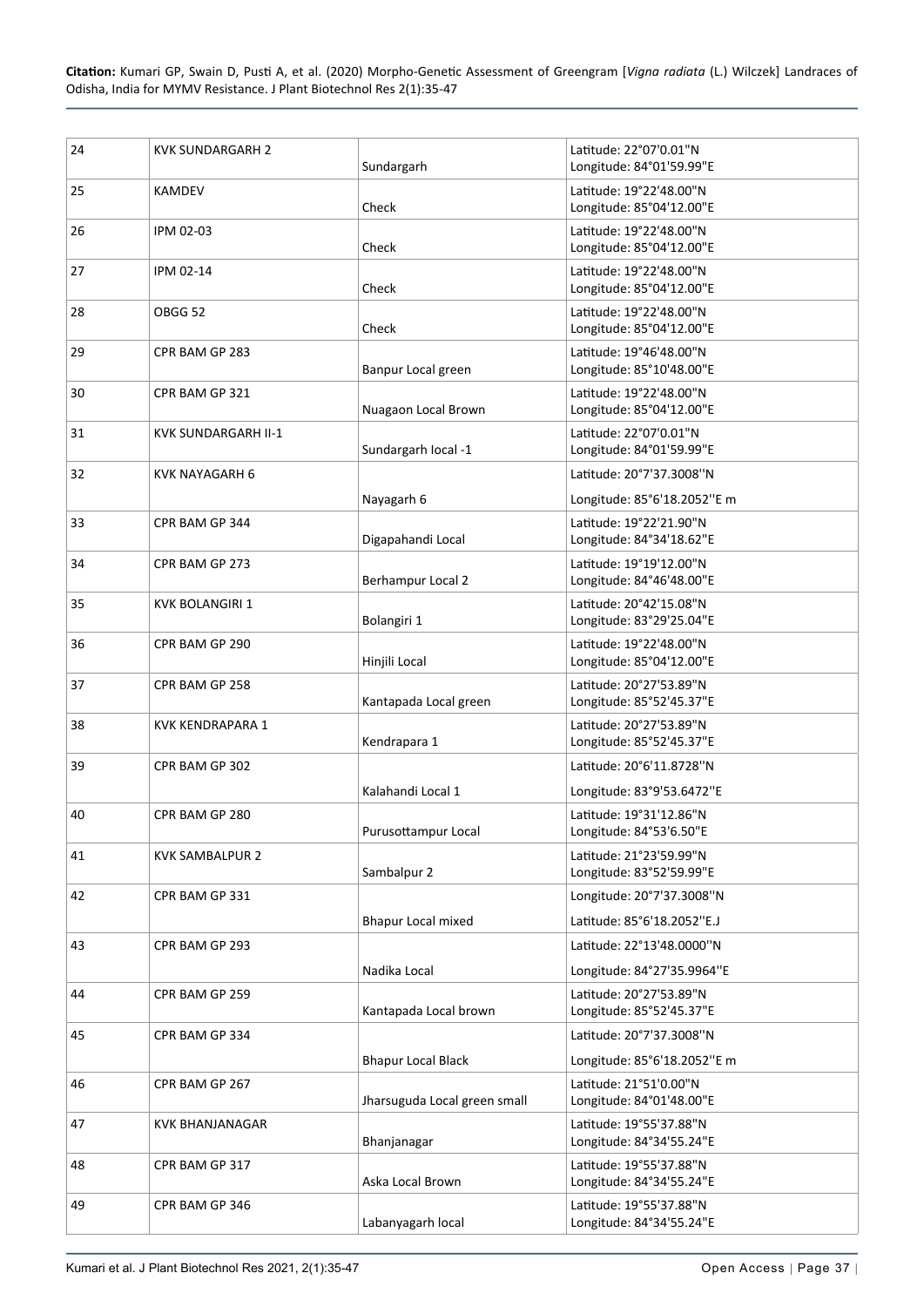| 50 | CPR BAM GP 285        | Charpalli Local        | Latitude: 19°55'37.88"N<br>Longitude: 84°34'55.24"E    |
|----|-----------------------|------------------------|--------------------------------------------------------|
| 51 | <b>KVK NAYAGARH 4</b> |                        | Latitude: 20°7'37.3008"N                               |
|    |                       | Nayagarh 4             | Longitude: 85°6'18.2052"E                              |
| 52 | <b>KVK BARGARH 4</b>  | Bargarh 4              | Latitude: 21°20'33.00"N<br>Longitude: 83°37'26.04"E    |
| 53 | CPR BAM GP 266        | Badamba Local          | Latitude: 20°27'53.89"N<br>Longitude: 85°52'45.37"E    |
| 54 | CPR BAM GP 268        | Jharsuguda Local brown | Latitude: 21°51'0.00"N<br>Longitude: 84°01'48.00"E     |
| 55 | CPR BAM GP 311        | Odogaon Local Mixed    | Latitude: 20°7'37.3008"N<br>Longitude: 85°6'18.2052"E. |
| 56 | CPR BAM GP 357        | Saline 5               | Latitude: 19°42'59.99"N<br>Longitude: 85°18'60.00"E    |

<span id="page-3-0"></span>

## **Materials and Methods**

## **Collection of genetic materials**

A set of 52 mungbeans (*Vigna radiata*) landraces and four breeding genotypes were collected from the Centre for Pulses Research, Odisha University of Agriculture & Technology, Berhampur ([Table 1\)](#page-1-0). All the landraces were derived from different agro-climatic regions of Odisha, India ([Figure 1](#page-3-0)) for genetic assessment study. Augmented design was adapted for the field experiment. The seeds were grown in the six rows of with 30  $\times$  10 cm spacing with three replications. The experiment conducted in two consecutive summer seasons in the year 2017 and 2018. The rows distance was 30 cm apart and plant to plant distances were kept 10 cm. Two rows of the susceptible check are raised all around the experimental plot to attract whitefly and enhance infection of MYMV under field conditions. Insecticides and fungicides have not applied during the entire crop growth period. The weeding operation and other recommended packages and practices have been adapted.

## **Collection of phenotypic traits**

Distinctness, uniformity and stability (DUS) guidelines [13] were adopted to collect the phenotypical traits after 30-d of sowing. The occurrence of whitefly and development of yellow Mosaic Disease (YMD) were regularly monitored in the crop. The disease infection and severity of MYMV was recorded and each plant rated on a 1 to 9 scale as per the guidelines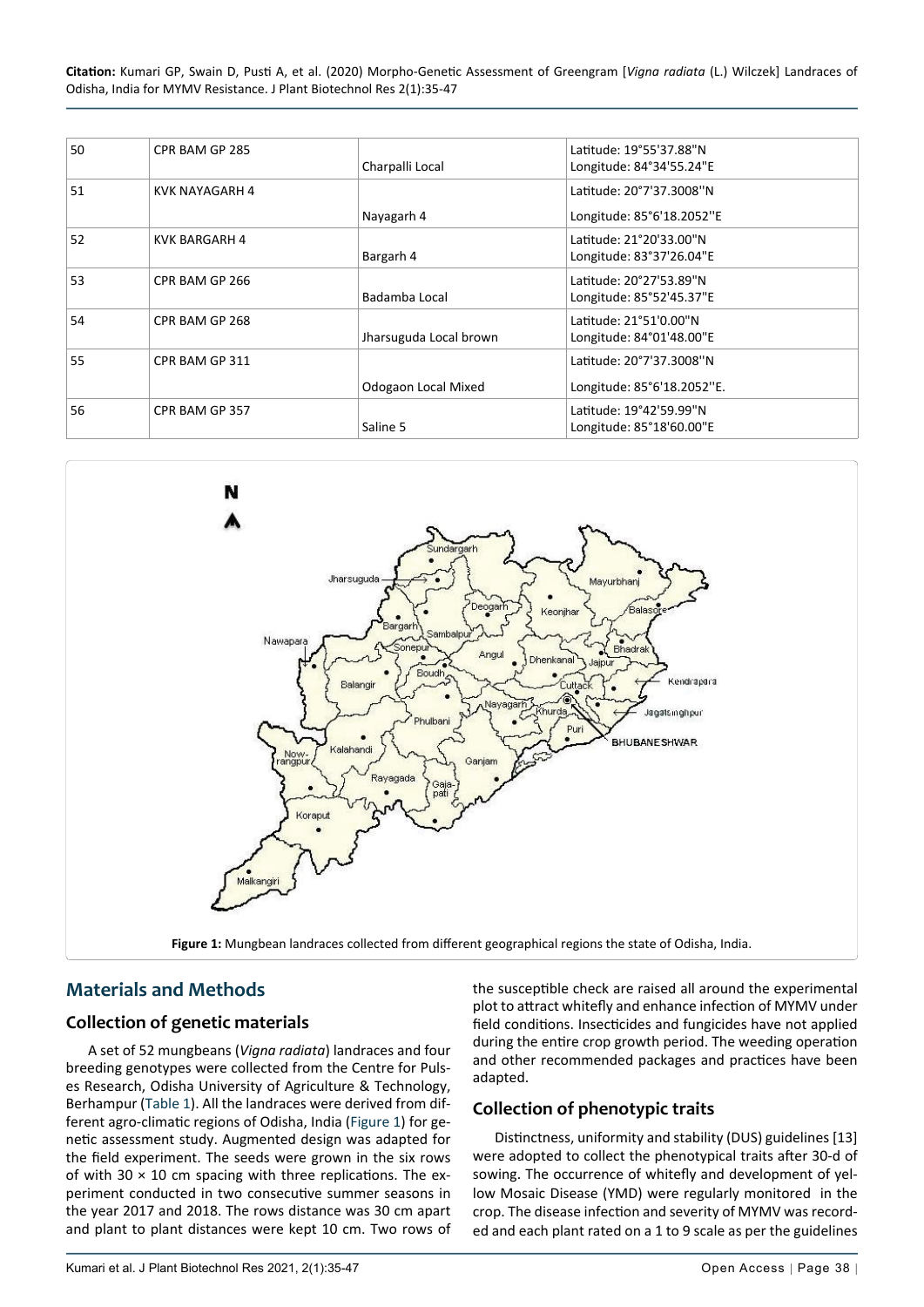<span id="page-4-0"></span>

| Table 2: Scale 1 to 9 used for MYMV reaction. |
|-----------------------------------------------|
|-----------------------------------------------|

| Grade | <b>Description</b>                                                                                                                            | Reaction                  |
|-------|-----------------------------------------------------------------------------------------------------------------------------------------------|---------------------------|
| 1     | No visible symptoms on leaves                                                                                                                 | Free                      |
| 2     | Small yellow specks with restricted spread covering 01-5% leaf area                                                                           | Highly resistant (HR)     |
| 3     | Mottling of leaves covering 6-10% leaf area                                                                                                   | Resistant (R)             |
| 4     | Yellow mottling covering 11-15 % leaf area                                                                                                    | Moderately resistant (MR) |
| 5     | Yellow mottling and discolouration of 15-20% leaf area                                                                                        | Moderately resistant (MR) |
| 6     | Yellow colouration of 21-30% leaves and yellow pods                                                                                           | Susceptible (S)           |
| 7     | Pronounced yellow mottling and discolouration of leaves and pods, reduction in<br>leaf size and stunting of plants covering 30-50% of foliage | Susceptible (S)           |
| 8     | Severe yellowing discolouration of leaves covering 50-75% of foliage, stunting of Highly Susceptible (HS)<br>plants and reduction in pod size |                           |
| q     | Severe yellowing of leaves covering above foliage, stunting of plants and no pod<br>formation                                                 | High Susceptible (HS)     |
|       |                                                                                                                                               |                           |

presented in [Table 2](#page-4-0) [14]. The disease scoring recorded in two growth phases (vegetative and reproductive). Disease index has been calculated as per the formula is given below:

PDI = Sum of the numerical values/Total number of leaves examined × maximum grade value × 100

MYMV reaction (%) = Number of plant infected/Total number of plants × 100

## **Isolation and purification of genomic DNA**

Young immature leaves were collected from field-grown plants and kept in -80 °C deep freezer till the extraction. Extraction of DNA was carried out as per the method of Doyle and Doyle [15]. Genomic DNA was isolated by using CTAB extraction buffer. The DNA pellet was washed with 70% (v/v) ethanol and dried properly. DNA pellet was properly dissolved with 250 μl of Tris-EDTA buffer (pH 8.0). To remove the RNA from the extracted sample, 5 μl of RNase (10 mg/ml) (Sigma, USA) was added in the DNA sample and incubated in the water bath at 37 °C for 1h. The DNA was further purified by extracting twice with an equal volume of phenol:chloroform:isoamyl alcohol (25:24:1). For precipitation of DNA, the one-tenth volume of 3M sodium acetate and an equal volume of absolute chilled ethanol were added for precipitation. The purified DNA pellet was collected and dissolved in 200 μl TE buffer at room temperature. DNA concentration was determined through 0.8% (w/v) agarose gel-electrophoresis stained with ethidium bromide by comparing the standard DNA (λ DNA digested by Hind-III) (Bangalore Genei, India).

## **PCR analysis**

A gradient set up was made with a different annealing temperature of the synthesis primers. The range of annealing temperature and primer concentration can also further modified to get scorable amplification. The amplification was performed in a programmable gradient thermal cycler (Bio-Rad, USA) with an initial denaturation at 94 °C for 3 min followed by 35 cycles of denaturation at 94 °C for 1 min, annealing at a gradient temperature for 1 min, and extension at 72 °C for 2 min. The final extension was made for 10 min at 72 °C. The gel electrophoresis was run with the amplified products in a

1.5% (w/v) agarose gel electrophoresis. The size of amplification was determined with the DNA ruler.

## **Statistical analysis**

To ascertain the utility of observations based on data obtained from phenotypical and agronomic traits as per the DUS descriptors was analyzed. The resultant matrix was subjected to generate a dendrogram using the software program NTSYS pc Ver 2.2. Exeter Software, New York to estimate the genetic dissimilarity between genotypes [16].

## **Results and Discussion**

Fifty-two indigenous landraces and four breeding mungbean genotypes were evaluated under the natural condition in two conjugative years. The present results highlight the report of both morphological and agronomic traits of 56 genotypes including 52 indigenous landraces ([Table 3](#page-5-0)). On the basis of the phenotypic characteristics such as plant height, growth habit, time of flowering, stem color, stem pubescence, leaf vein color, pod pubescence, pod position, pod length, seed luster and 100 seed weight and size of the seeds were greatly varied among the tested germplasms. The major phenotypic and agronomic traits such as seed color, seed lusture and seed weight and MYMV reaction were varied. It was observed that out of the tested germplasms screened, 34 are susceptible, 11 highly susceptible, 02 moderately susceptible, 02 resistant and 07 moderately resistant to MYMV ([Table 4\)](#page-8-0). The results implied that some of the indigenous landraces were higher yield (100g seed weight) and variation in degrees of MYMV reaction. These landraces include Sundargarh local-1 (4.3 g/100 seed weight), Nayagarh local green (3.7g), Nayagarh local A (3.1g), Bilipara local (3.4g), Banpur local green (3.1g), Saline 5 (3.0g.) and four breeding genotypes [\(Table 4](#page-8-0)). The lowest yield was observed in 'Jarsuguda local green' (2.3g/100 seed weight). On the basis of Disc Similarity Coefficient analysis, a cluster was made using 24 morpho-agronomic traits among 52 indigenous landraces and four breeding genotypes. It showed that there are two major clusters (I & II) among 56 tested germplasms ([Figure 2](#page-7-0)). The first major cluster (I) having 52 genotypes with 44% similarity with cluster-II having four genotypes (V2, V9, V11, and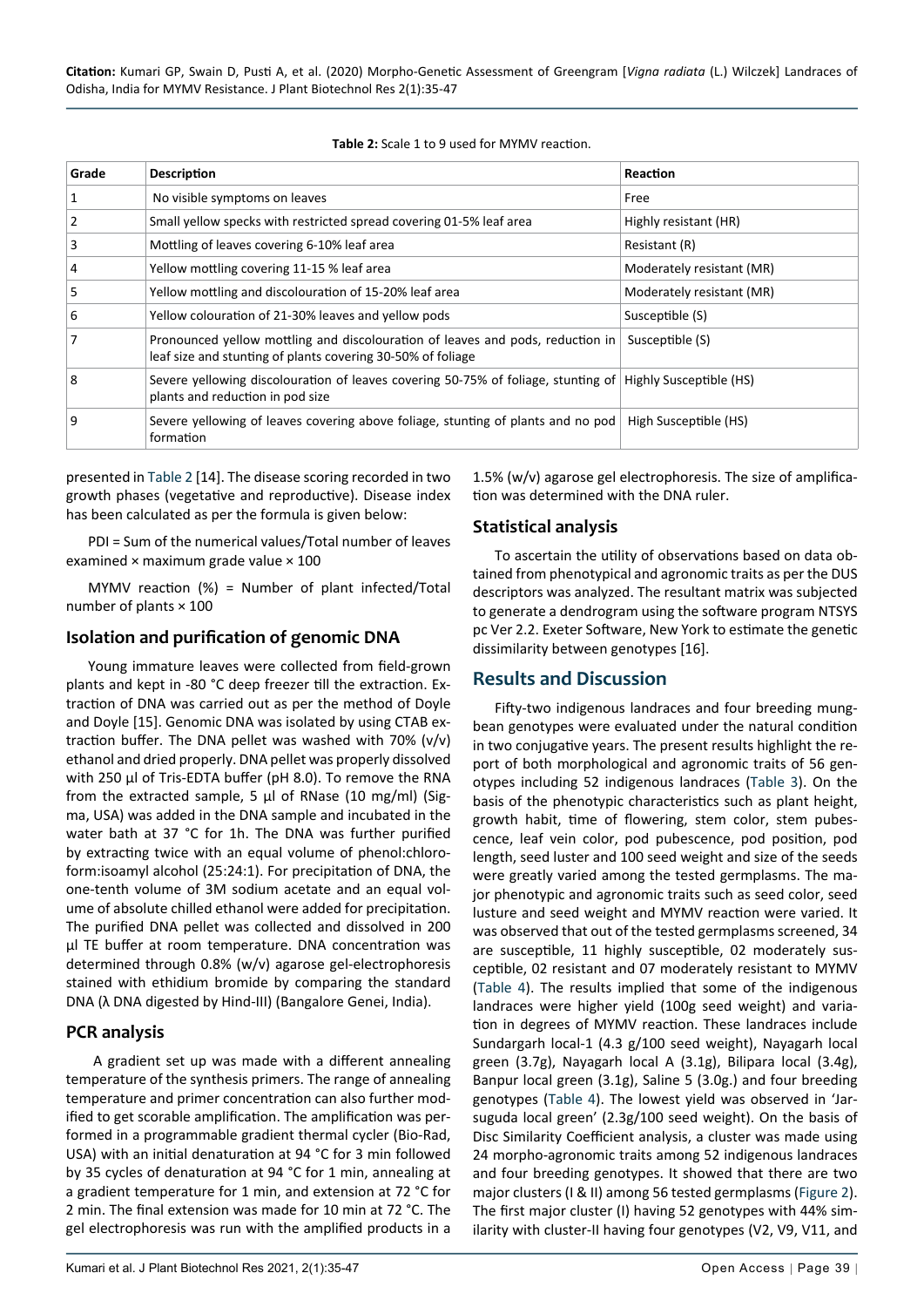| Sl. No         | Characteristics                    | <b>States</b>               | <b>Note</b>  | Number of<br>entries | <b>State of Observation</b>  |  |
|----------------|------------------------------------|-----------------------------|--------------|----------------------|------------------------------|--|
| $\mathbf{1}$   | Hypocotyl anthocyanin              | Absent                      | $\mathbf{1}$ | 0                    | Cotyledons unfolded          |  |
|                | colouration                        | Present                     | 9            | 56                   |                              |  |
| 2              | Time of flowering                  | Early (< 40-50 days)        | 3            | 41                   | 50% plants with at least one |  |
|                |                                    | Medium (40-50 days)         | 5            | 12                   | open flower                  |  |
|                |                                    | Late $(> 50 \text{ days})$  | 7            | 3                    |                              |  |
| 3              | Growth habit                       | Erect                       | 3            | 3                    | 50% flowering                |  |
|                |                                    | Semi erect                  | 5            | 10                   |                              |  |
|                |                                    | Spreading                   | 7            | 43                   |                              |  |
| 4              | Plant habit                        | Determinate                 | $\mathbf{1}$ | 15                   | 50% flowering                |  |
|                |                                    | Indeterminate               | 3            | 41                   |                              |  |
| 5              | Stem colour                        | Green                       | $\mathbf{1}$ | 44                   | 50% flowering                |  |
|                |                                    | Green with purple           | 2            | 6                    |                              |  |
|                |                                    | purple                      | 3            | 6                    |                              |  |
| 6              | Stem pubescence                    | Absent                      | 1            | 10                   | 50% flowering                |  |
|                |                                    | Present                     | 9            | 46                   |                              |  |
| $\overline{7}$ | Leaflet lobes (Terminal)           | Absent                      | 1            | 0                    | 50% flowering                |  |
|                |                                    | Present                     | 9            | 56                   |                              |  |
| 8              | Leaf shape (Terminal)              | Deltoid                     | $\mathbf{1}$ | 0                    | 50% flowering                |  |
|                |                                    | Ovate                       | 2            | 56                   |                              |  |
|                |                                    | Lanceolate                  | 3            | 0                    |                              |  |
|                |                                    | Cunate                      | 4            | 0                    |                              |  |
| 9              | Leaf Colour                        | Green                       | 1            | 53                   | 50% flowering                |  |
|                |                                    | Dark green                  | 2            | 3                    |                              |  |
| 10             | Leaf: Vein colour                  | Green                       | 1            | 30                   | 50% flowering                |  |
|                |                                    | Greenish purple             | 2            | 11                   |                              |  |
|                |                                    | Purple                      | 3            | 15                   |                              |  |
| 11             | Petiole colour                     | Green                       | $\mathbf 1$  | 6                    | 50% flowering                |  |
|                |                                    | Green with splashes         | 2            | 32                   |                              |  |
|                |                                    | Purple                      | 3            | 18                   |                              |  |
| 12             | Leaf size (at 5 <sup>th</sup> node | Small                       | 3            | 12                   | 50% flowering                |  |
|                | from the base)                     | Medium                      | 5            | 14                   |                              |  |
|                |                                    | Large                       | 7            | 30                   |                              |  |
| 13             | Flower colour of petal             | Yellow                      | 3            | 40                   | 50% flowering                |  |
|                | (std)                              | Light yellow                | 5            | 16                   |                              |  |
| 14             | Colour of premature                | Green                       | 1            | 38                   | Fully developed green pods   |  |
|                | pod                                | Green with pigmented suture | 2            | 18                   |                              |  |
| 15             | Pod pubescence                     | Absent                      | 1            | 8                    | Fully developed green pods   |  |
|                |                                    | Present                     | 9            | 48                   |                              |  |
| 16             | Pod position                       | Above canopy                | 1            | 22                   | Fully developed green pods   |  |
|                |                                    | Intermediate                | 2            | 15                   |                              |  |
|                |                                    | Not visible                 | 3            | 19                   |                              |  |

<span id="page-5-0"></span>**Table 3**: DUS characterization of 52 indigenous landraces and four breeding genotypes of *Vigna radiata* (L.) Wilczek.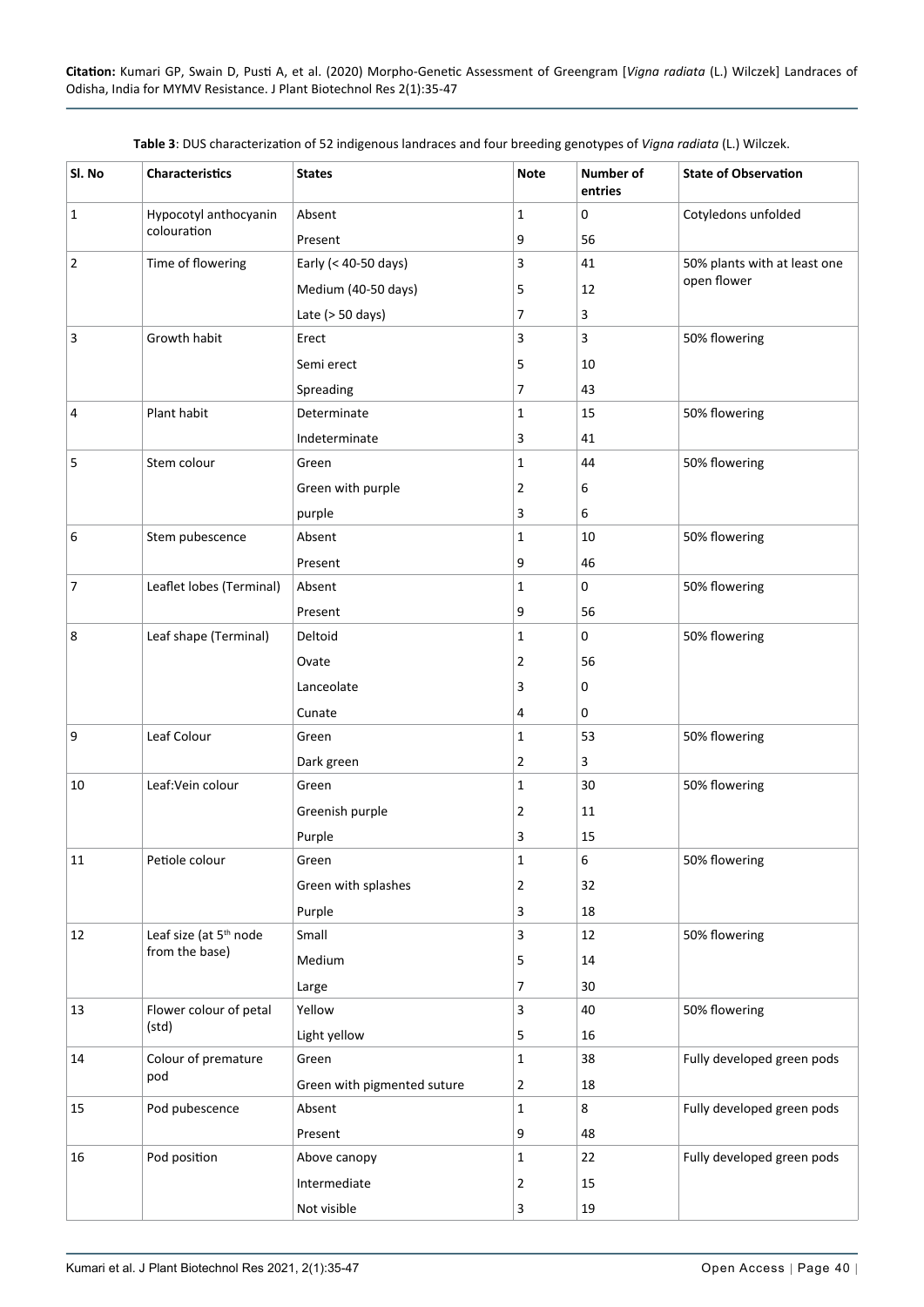| 17  | Plant height              | Short ( $<$ 50 cm) | 3              | 12          | Fully developed green pods |
|-----|---------------------------|--------------------|----------------|-------------|----------------------------|
|     |                           | Medium (50-70 cm)  | 5              | 16          |                            |
|     |                           | Long ( $> 70$ cm)  | $\overline{7}$ | 28          |                            |
| 18  | Pod colour                | Brown              | 1              | 51          | Harvest maturity           |
|     |                           | <b>Black</b>       | $\overline{2}$ | 05          |                            |
| 19  | Pod curvature of mature   | Straight           | 1              | 12          | Harvest maturity           |
| pod |                           | Curved             | 3              | 44          |                            |
| 20  | Pod length (mature pod)   | Short $(< 8 cm)$   | 3              | 16          | Harvest maturity           |
|     |                           | Medium (8-10 cm)   | 5              | 32          |                            |
|     |                           | Long ( $>10$ cm)   | $\overline{7}$ | 08          |                            |
| 21  | Seed colour               | Yellow             | $\mathbf{1}$   | $\mathbf 0$ | Mature seeds               |
|     |                           | Green              | 2              | 22          |                            |
|     |                           | Mottled            | 3              | 28          |                            |
|     |                           | <b>Black</b>       | 4              | 06          |                            |
| 22  | Seed lusture              | Shiny              | 1              | 20          | Mature seeds               |
|     |                           | Dull               | $\overline{2}$ | 36          |                            |
| 23  | Seed shape                | Oval               | 1              | 56          | Mature seeds               |
|     |                           | Drum shaped        | 3              | $\mathbf 0$ |                            |
| 24  | 100 seed weight (g): Size | Small $(< 3 g)$    | 3              | 40          | Mature seeds               |
|     |                           | Medium (3-5 g)     | 5              | 16          |                            |
|     |                           | Large $(> 5 g)$    | 7              | 0           |                            |

<span id="page-6-0"></span>**Table 5:** MYMV linked - SSR markers used for the validation of 52 indigenous landraces and 4 breeding genotypes of mung bean.

| Sl. No.        | <b>Name of Primer</b> | Sequence (5'-3')             | Tm | Detection Band size (bp) |  |
|----------------|-----------------------|------------------------------|----|--------------------------|--|
| $\mathbf{1}$   | DMB SSR 125           | F: AAAAGAGTGACAGAGGTGGAAA    | 59 | 220,240                  |  |
|                |                       | R: ACATGCACATTCTGAACCACAT    |    |                          |  |
| $\overline{2}$ | DMB SSR 130           | F: ATCCAAGAGCATTTGAACTTCC    | 64 | 190                      |  |
|                |                       | R: CAACTGCAAATGACGTGAAGAT    |    |                          |  |
| $\overline{3}$ | DMB SSR 158           | F: TGGAAAATTTGCAGCAGTTG      | 59 | 220                      |  |
|                |                       | R: ATTGATGGAGGGCGGAAGTA      |    |                          |  |
| $\overline{4}$ | <b>VR 095</b>         | F: GAAATGGGAGTTCAAAGAGGAA    | 58 | 120                      |  |
|                |                       | R: TGGAGAAGTCTGGAAGAGAACC    |    |                          |  |
| 5              | <b>VR 044</b>         | F: CCCATGAAGGTATGAGACAACA    | 60 | 150                      |  |
|                |                       | R: GACTGAGAAAGAGAGAGAAGCATTT |    |                          |  |
| 6              | <b>VR 078</b>         | F: CATGTGGCAACGCAGAAG        | 60 | 130                      |  |
|                |                       | R: TCAACTTATTCCTCCTTTCTCTCAC |    |                          |  |
| $\overline{7}$ | DMB-SSR080            | F: CGAGGCAGAGAAACCTTAAGAA    | 58 | 130                      |  |
|                |                       | R: GCTCGATACTCTTGGGTTGAA     |    |                          |  |
| 8              | YMV1                  | F:GAGAGAGAGAGAGAGAACTTTG     | 54 | 100,200                  |  |
|                |                       | R;GAGAGAGAGAGAGAGACAGGA      |    |                          |  |
| 9              | <b>DMB SSR 160</b>    | F: GGTGGATCAAATCCATTTTAGG    | 57 | 220                      |  |
|                |                       | R: ACAGATCACATAGCAACCAAACA   |    |                          |  |
| 10             | <b>DMB-SSR 220</b>    | F: AAAGAGCCCAGATTTGAAGCTA    | 56 | 180                      |  |
|                |                       | R: GGGAATCAATACATGAAACCAAC   |    |                          |  |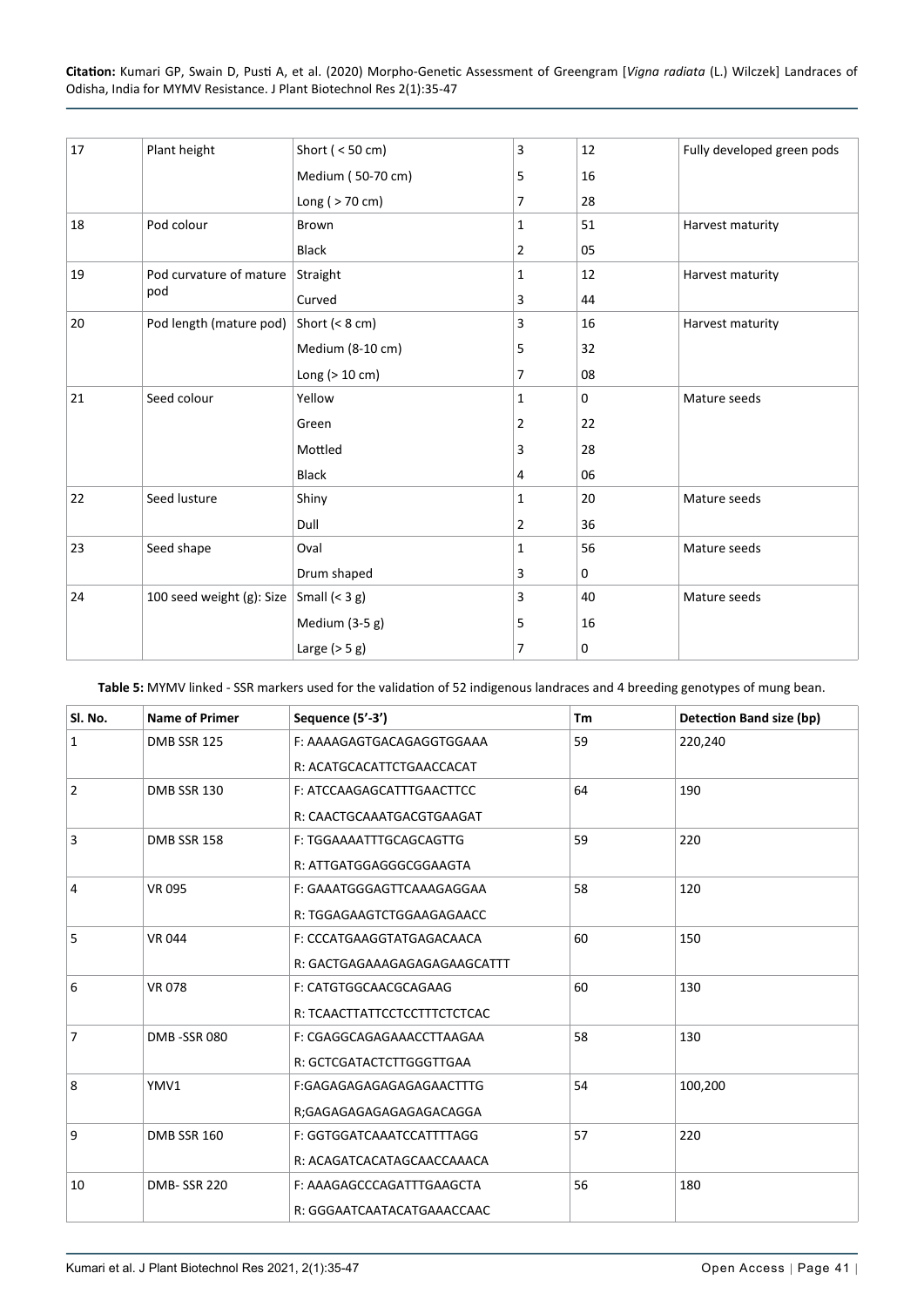| 11 | VR 0148            | <b>F: CCGTTGTTGTTGCTGTTGTG</b> | 58 | 180 |
|----|--------------------|--------------------------------|----|-----|
|    |                    | R: GAGCTTGCTAACCCTCTCCAAT      |    |     |
| 12 | <b>DMB-SSR 165</b> | F: TGGGACTAAACCACACTTTC        | 61 | 220 |
|    |                    | R: GAACTATGAAGGTTTCACAGAAA     |    |     |
| 13 | VR 0226            | F: GACTAGGCGCTGGGAAAA          | 60 | 180 |
|    |                    | R: GCTTCTCTTTCTTGCATTCATC      |    |     |
| 14 | VR 0238            | F: ATTCTCTGCCTGCCATTTT         | 58 | 190 |
|    |                    | R: ACGATTGTGTTTGTTGATGC        |    |     |
| 15 | <b>VR 040</b>      | F: TGACAACATGGGAAGAAGAAGA      | 60 | 280 |
|    |                    | R: ACACCAACACAAAAGCAAACAC      |    |     |
| 16 | DMB SSR 151        | F: AATGAAGGCTTGTCAAATCCA       | 58 | 220 |
|    |                    | R: TTATTTCACCTTGGCTGGATCA      |    |     |
| 17 | VR 0216            | F:TTCCCTGTGTCCTTATATGTCC       | 60 | 200 |
|    |                    | R:GAGGATAGTGAATTTTGAAGGC       |    |     |
| 18 | <b>VR 169</b>      | F:GGAAGATAGCGGAGATGAAG         | 60 | 190 |
|    |                    | R:CACCATACACCATAACATTCCTG      |    |     |

<span id="page-7-0"></span>

V19). The second major cluster (II) further divided into two sub-major clusters i.e. II A & II B. Sub major cluster-IIA having only 07 genotypes and the second sub major cluster (II B) with45 genotypes with 50% similarity. Further, cluster-IIB divided into two minor clusters i.e, III A and III B. Cluster III A having 12 genotypes with 56% similarity with cluster III B (33 genotypes). Minor cluster-III B further divided into two sub minor clusters i.e. IV A and IV B. Cluster IVA consisted of five genotypes and cluster IVB having 28 genotypes with 58% similarity. Cluster IV B further divided into two clusters i.e. VA and VB. Cluster VA having 22 genotypes and VB with 10 genotypes having 64% similarity. The highest similarity (100%) was observed between V53 & V54, V28 & V29, V24 & V25, V42, V43 & V6 and V14 & V21 [\(Figure 2](#page-7-0)). The phenotypic and agronomic variation among the greengram genotypes has been reported [17,18].

Further, these landraces were assessed by using MYMV disease incidence on the basis of the rating scale. All genotypes were predicted from disease reaction with respect to R loci. The experiment was conducted both in Kharif and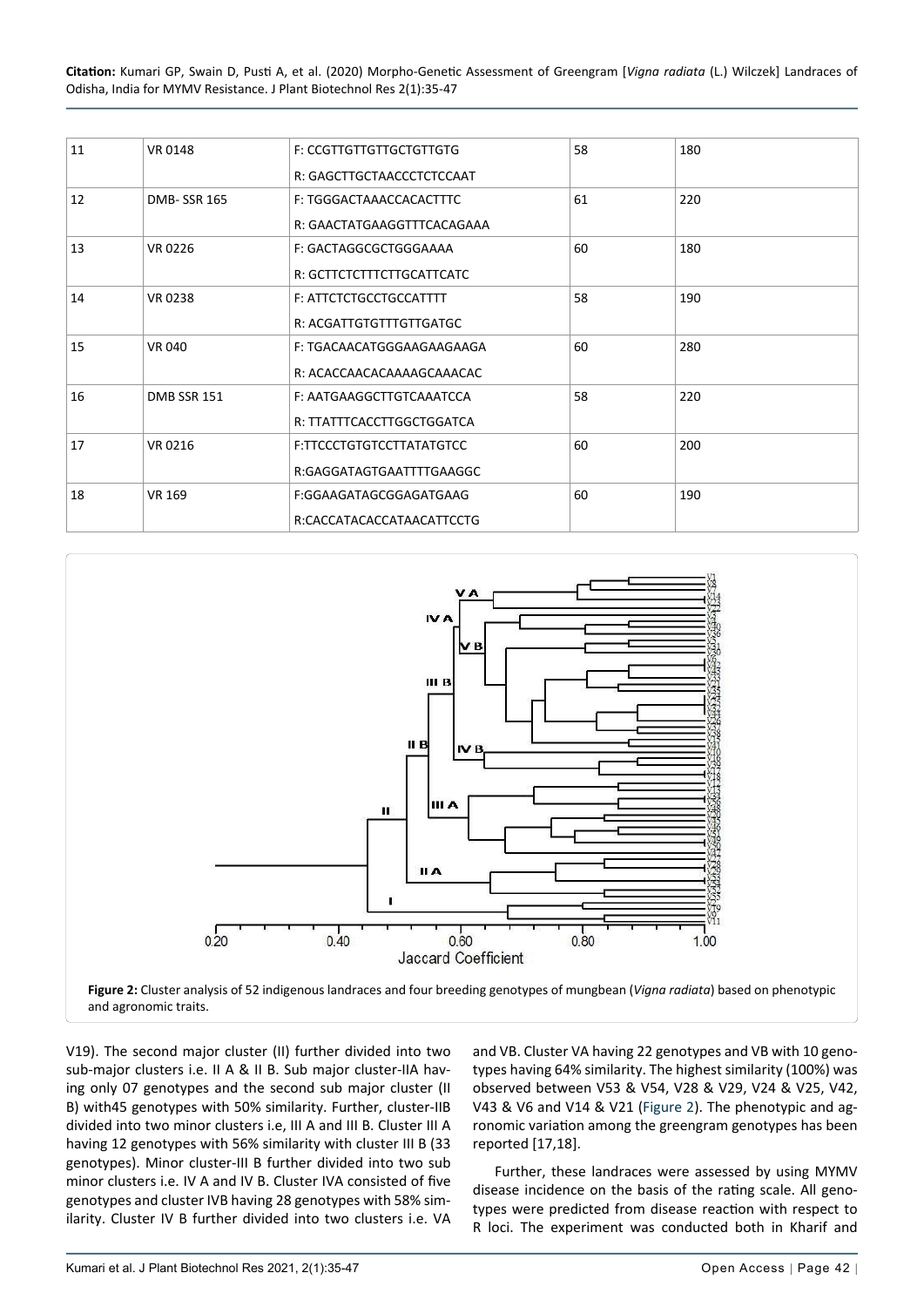| Sl. No. | Indigenous landrace/check<br>genotypes | Colour of<br>mature pod | Seed colour  | Seed<br>lusture | 100 seed<br>weight (g.):size | Grade          | <b>MYMV</b><br>reaction |
|---------|----------------------------------------|-------------------------|--------------|-----------------|------------------------------|----------------|-------------------------|
| 1       | Daspalla Local Green                   | Brown                   | Green        | Dull            | 2.5                          | 7              | S                       |
| 2       | Saline 7                               | Brown                   | Green        | Dull            | 2.6                          | 9              | <b>HS</b>               |
| 3       | Jagatsinghpur Local 1                  | Black                   | Mottled      | Dull            | 2.9                          | 5              | MR                      |
| 4       | Gania Local mixed                      | Brown                   | Mottled      | Dull            | 2.4                          | 5              | <b>MR</b>               |
| 5       | Dhenkhanal 1                           | Brown                   | Mottled      | Dull            | 2.8                          | 5              | MR                      |
| 6       | <b>Bilipara Local</b>                  | Brown                   | <b>Black</b> | Shiny           | 3.4                          | 6              | S                       |
| 7       | Saline 2                               | Brown                   | Green        | Dull            | 2.8                          | $\overline{7}$ | S                       |
| 8       | Jharsuguda 1                           | Brown                   | Mottled      | Shiny           | 3.3                          | 8              | <b>HS</b>               |
| 9       | Paralakhemundi Local                   | Brown                   | Mottled      | Dull            | 3.1                          | $\overline{7}$ | S                       |
| 10      | Odogaon Local Brown                    | Brown                   | Mottled      | Shiny           | 2.6                          | 9              | <b>HS</b>               |
| 11      | Kamakshya Local                        | Brown                   | Green        | Dull            | 2.6                          | 6              | S                       |
| 12      | <b>Bhapur Local Brown</b>              | Brown                   | Mottled      | Dull            | 2.6                          | $\overline{7}$ | S                       |
| 13      | Saline 1                               | Brown                   | Mottled      | Dull            | 2.9                          | 8              | <b>HS</b>               |
| 14      | Mayurbhanj 1                           | Brown                   | Mottled      | Shiny           | 2.4                          | $\overline{7}$ | S                       |
| 15      | Mahimunda Local                        | Brown                   | Green        | Dull            | 2.4                          | 9              | <b>HS</b>               |
| 16      | Nayagarh Local green                   | Brown                   | Mottled      | Dull            | 3.7                          | 7              | S                       |
| 17      | Nayagarh Local A                       | Brown                   | Green        | Dull            | 3.1                          | 4              | <b>MR</b>               |
| 18      | Hinjili (Durabandha) Local             | Brown                   | Mottled      | Dull            | 2.8                          | $\overline{7}$ | S                       |
| 19      | Bargarh 3                              | <b>Black</b>            | Mottled      | Dull            | 2.7                          | 7              | S                       |
| 20      | Boudh 2                                | Brown                   | Green        | Dull            | 3.0                          | 5              | S                       |
| 21      | Makarjhola Local                       | Brown                   | Green        | Shiny           | 2.4                          | 4              | <b>MR</b>               |
| 22      | Bargarh local 5                        | Brown                   | Green        | Shiny           | 2.4                          | 8              | S                       |
| 23      | Bargarh local 1                        | Black                   | Mottled      | Dull            | 2.5                          | 8              | S                       |
| 24      | Sundargarh                             | Black                   | Mottled      | Dull            | 3.0                          | $\overline{7}$ | S                       |
| 25      | KAMDEV                                 | Brown                   | Green        | Shiny           | 3.9                          | $\overline{7}$ | S                       |
| 26      | IPM 02-03                              | Brown                   | Green        | Shiny           | 3.7                          | 4              | <b>MR</b>               |
| 27      | IPM 02-14                              | Brown                   | Green        | Shiny           | 3.3                          | 5              | R                       |
| 28      | OBGG 52                                | Brown                   | Green        | Shiny           | 3.3                          | 3              | R                       |
| 29      | Banpur Local green                     | Brown                   | Mottled      | Dull            | 3.1                          | 6              | S.                      |
| 30      | Nuagaon Local Brown                    | Brown                   | Mottled      | Dull            | 2.8                          | 7              | S                       |
| 31      | Sundargarh local-1                     | <b>Black</b>            | Green        | Shiny           | 4.3                          | 8              | <b>HS</b>               |
| 32      | Nayagarh 6                             | Brown                   | Mottled      | Dull            | 3.5                          | 6              | S                       |
| 33      | Digapahandi Local                      | Brown                   | Mottled      | Dull            | 2.6                          | 7              | S                       |
| 34      | Berhampur Local 2                      | Brown                   | Mottled      | Dull            | 2.9                          | 8              | HS                      |
| 35      | Bolangiri 1                            | Brown                   | Mottled      | Dull            | 2.5                          | 6              | S                       |
| 36      | Hinjili Local                          | Brown                   | Mottled      | Dull            | 2.4                          | 7              | S                       |
| 37      | Kantapada Local green                  | Brown                   | Green        | Shiny           | 2.8                          | 6              | S                       |
| 38      | Kendrapara 1                           | Brown                   | Green        | Shiny           | 2.7                          | $\overline{7}$ | S                       |
| 39      | Kalahandi Local 1                      | Brown                   | Green        | Shiny           | 2.6                          | 7              | S                       |
| 40      | Purusottampur Local                    | Brown                   | Green        | Shiny           | 2.8                          | 8              | <b>HS</b>               |
| 41      | Sambalpur 2                            | Brown                   | Green        | Dull            | 2.8                          | 6              | S                       |
| 42      | <b>Bhapur Local</b>                    | Brown                   | Green        | Dull            | 2.7                          | $\overline{7}$ | S                       |
| 43      | Nadika Local                           | Brown                   | Green        | Dull            | 3.0                          | 5              | MR                      |

<span id="page-8-0"></span>**Table 4**: Phenotypical and agronomic traits of indigenous *Vigna radiata* (L.) Wilczek landraces and breeding genotypes.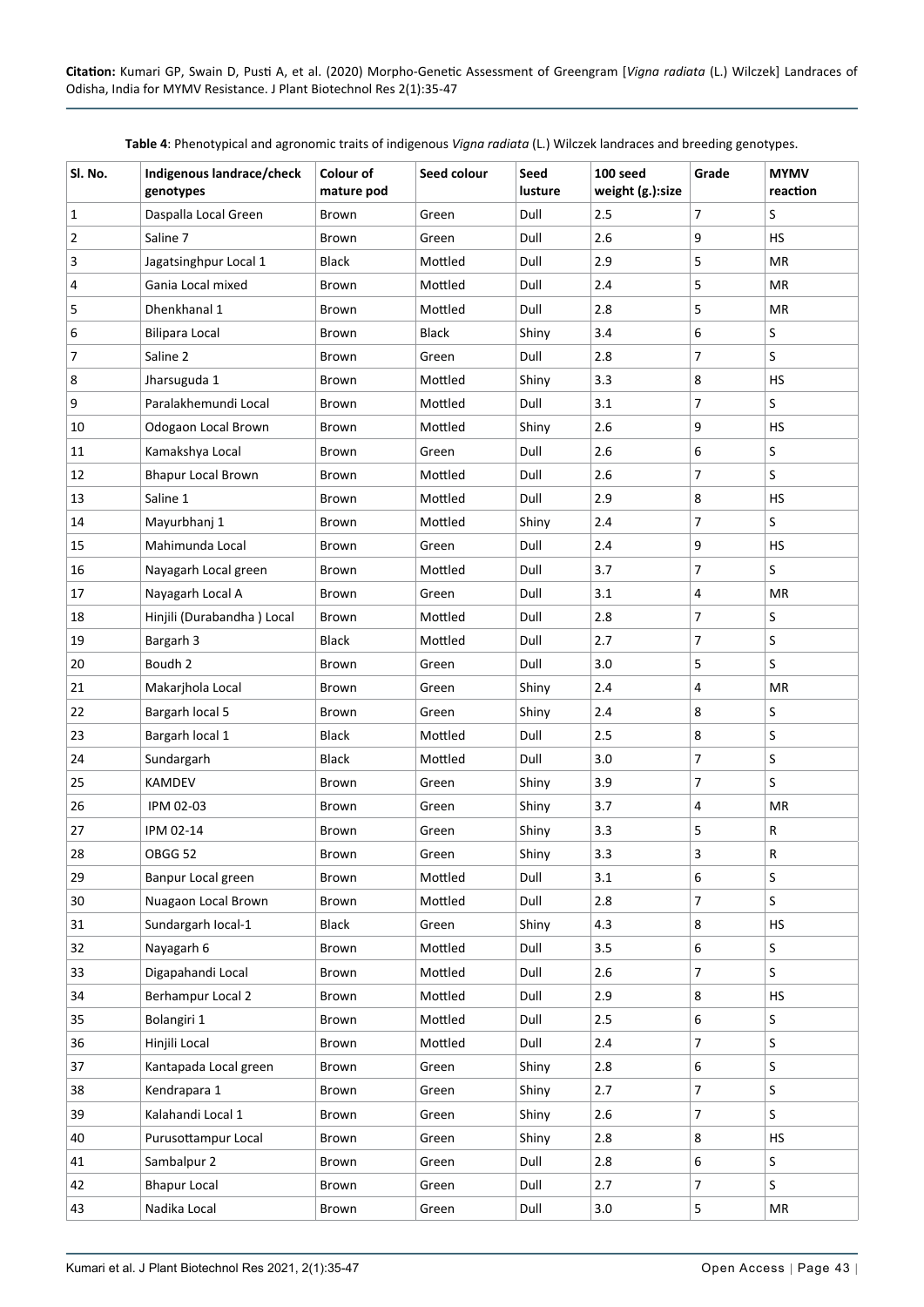| 44 | Kantapada Local brown        | Brown | Mottled | Dull  | 2.8 | 9 | <b>HS</b> |
|----|------------------------------|-------|---------|-------|-----|---|-----------|
| 45 | <b>Bhapur Local Black</b>    | Brown | Green   | Dull  | 2.9 | 8 | <b>HS</b> |
| 46 | Jharsuguda Local green small | Brown | Mottled | Dull  | 2.3 | 7 | S         |
| 47 | Bhanjanagar                  | Brown | Mottled | Dull  | 2.8 | 6 | S         |
| 48 | Aska Local Brown             | Brown | Mottled | Dull  | 2.7 | 7 | S         |
| 49 | Labanyagarh local            | Brown | Mottled | Dull  | 2.4 | 6 | S         |
| 50 | Charpalli Local              | Brown | Black   | Shiny | 2.7 | 8 | <b>HS</b> |
| 51 | Nayagarh 4                   | Brown | Black   | Shiny | 2.6 | 6 | <b>MS</b> |
| 52 | Bargarh 4                    | Brown | Mottled | Dull  | 2.4 | 5 | S         |
| 53 | Badamba Local                | Brown | Green   | Dull  | 2.4 | 6 | S         |
| 54 | Jharsuguda Local brown       | Brown | Mottled | Shiny | 2.7 | 6 | S         |
| 55 | Odogaon Local Mixed          | Brown | Mottled | Dull  | 2.9 | 7 | S         |
| 56 | Saline 5                     | Brown | Green   | Shiny | 3.0 | 6 | <b>MS</b> |

R: Resistant; HR: Highly Resistant; MR: Moderately Resistant; MS: Moderately Susceptible; HS: Highly Susceptible; S: Susceptible; MYMV: Yellow mosaic Virus.

Rabi seasons for YMD incidence during the vegetative and reproductive phase. Gupta, *et al.* [19] reported that the appearance of MYMV incidence in mungbean under natural condition is dependent on the virus vector population and climatic conditions including temperature. The MYMV disease scoring was recorded as per the data 1 to 9 arbitrary scale. It was observed that MYMV infection was maximum visibility in the reproductive stage as compared to the vegetative stage. On the basis of disease scoring, the 52 indigenous landraces and four breeding genotypes were classified into five categories i.e. highly resistance (IPM-02-3), resistance (IPM-02-14 & OBGG-52), moderately resistance (Nadika local, Makarjhola local, Nayagarh local A, Gania local mixed, Jagasinghpur local 1), thirty-five were susceptible, two moderately susceptible (Nayagarh 4 , saline 5) and highly susceptible (Charpalli local, Bhapur local Black, Kantapada local brown, Purusottampur local, Berhampur local 2, Sundargarh local 1, Mahimunda local, Saline 1, Odogaon local Brown, Jharsuguda 1, Saline 7). There was positive correlation of the whitefly population in 20-30 days of crop growth and occurrence of disease incidence at 45-days-old crop with maximum temperatures [20]. Majority of indigenous landraces (about 62.5%) were included under susceptible, 3.5% moderately susceptible and 19.7% highly susceptible group.

## **Validation of germplasms through MYMV linked SSR markers**

Validation of MYMV linked marker with the desired trait is an essential requirement for MAS in an advance breeding program [21,22]. They reported that the validation of the marker would help the identification of the resistant genotypes in the mapping population for breeding purposes. Various researchers have undergone research to know the molecular mechanism linked to MYMV for identification of germplasms and the movement of pathogens into the cell machinery for their survival. However, very scanty publications on molecular characterization of MYMV in mungbean genotypes [23-27]. The information related to genetic tools to clone and characterize R genes was not fully standardized

in legume crops. About twenty selected markers have been used to identify the mungbean resistant to MYMV [19,28]. Out of 20 SSR markers, 16 markers amplified in the range of 120 to 280 bp which able to distinguish between resistant and susceptible genotypes ([Table 5](#page-6-0)). Primer DMB-SSR-158 produced one amplicon at 220 bp in most of the landraces including breeding genotypes. Based on the amplification, it was observed the landrace i.e. Nadica local was moderately resistant to MYMV. Primer DMB-SSR-130 produced one amplicon at 190 bp in most of the selected landraces. Based on the amplification, it was observed that four landraces (Jasinghpur local-1, Gania local mixed, Dhenkhanal 1 Makarjhola local) were moderately resistant and check genotype IPM-02-14 as resistant to MYMV ([Figure 3A](#page-10-0)). The primer DMB-SSR-125 generated two amplicons at 220 bp and 240 bp. However, 240 bp amplicon indicates in 12 landraces. Primer VR-044 and VR-078 showed one amplicon each at 150 bp and 130 bp respectively in all the landraces and breeding genotypes. Kang, *et al*. [29] reported that about 80% of viral resistance is monogenically controlled by the host's resistant factors. In most of the cases, the R genes derived from monogenic dominant resistance plants successfully linked to molecular markers from consensus motifs of other resistance (R) gene or R gene homologous sequences as reported earlier [21,30,31]. The primers like DMB-SSR-130, DMB-SSR-158, DMB-SSR-125, VR-044, and VR-078 were completely linked to MYMV resistance and shows amplicon at 190 bp, 220 bp, 240 bp, 150 bp, and 130 bp respectively ([Figure 3B\)](#page-11-0).

# **Conclusions**

It is concluded that the screening of indigenous landraces including breeding genotypes had significant differences with regard to yield attributing traits and phenotypic characteristics. Based on the morpho-agronomic screening of 56 genotypes including 52 landraces, IPM-02-14, OBGG-52 was resistant, IPM-02-3 highly resistance, and five moderately resistance (Nadika local, Makarjhola local, Nayagarh local A, Gania local mixed, Jagasinghpur local 1) to MYMV. On the basis of MYMV linked SSR markers, five mungbean landraces (Nadica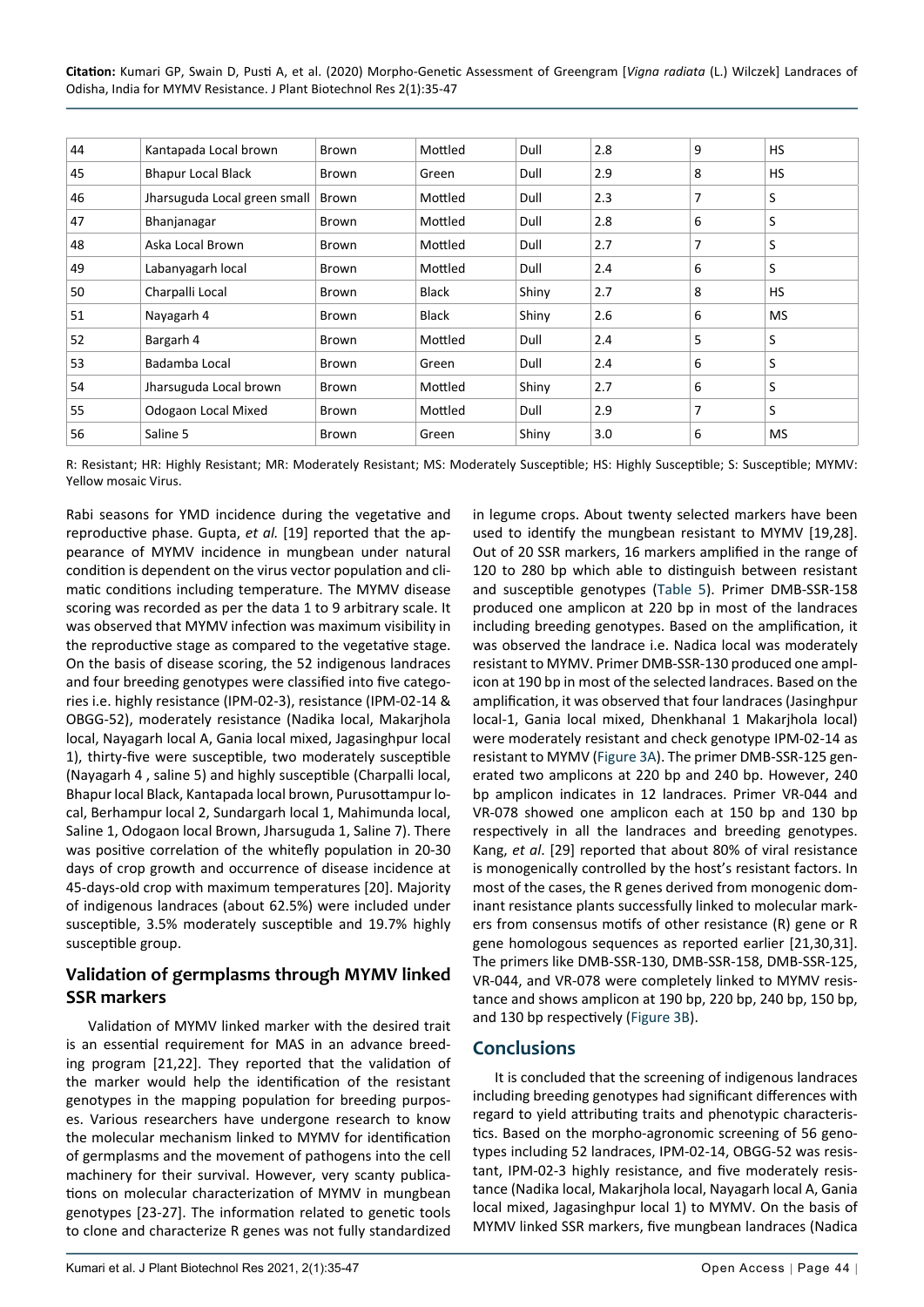<span id="page-10-0"></span>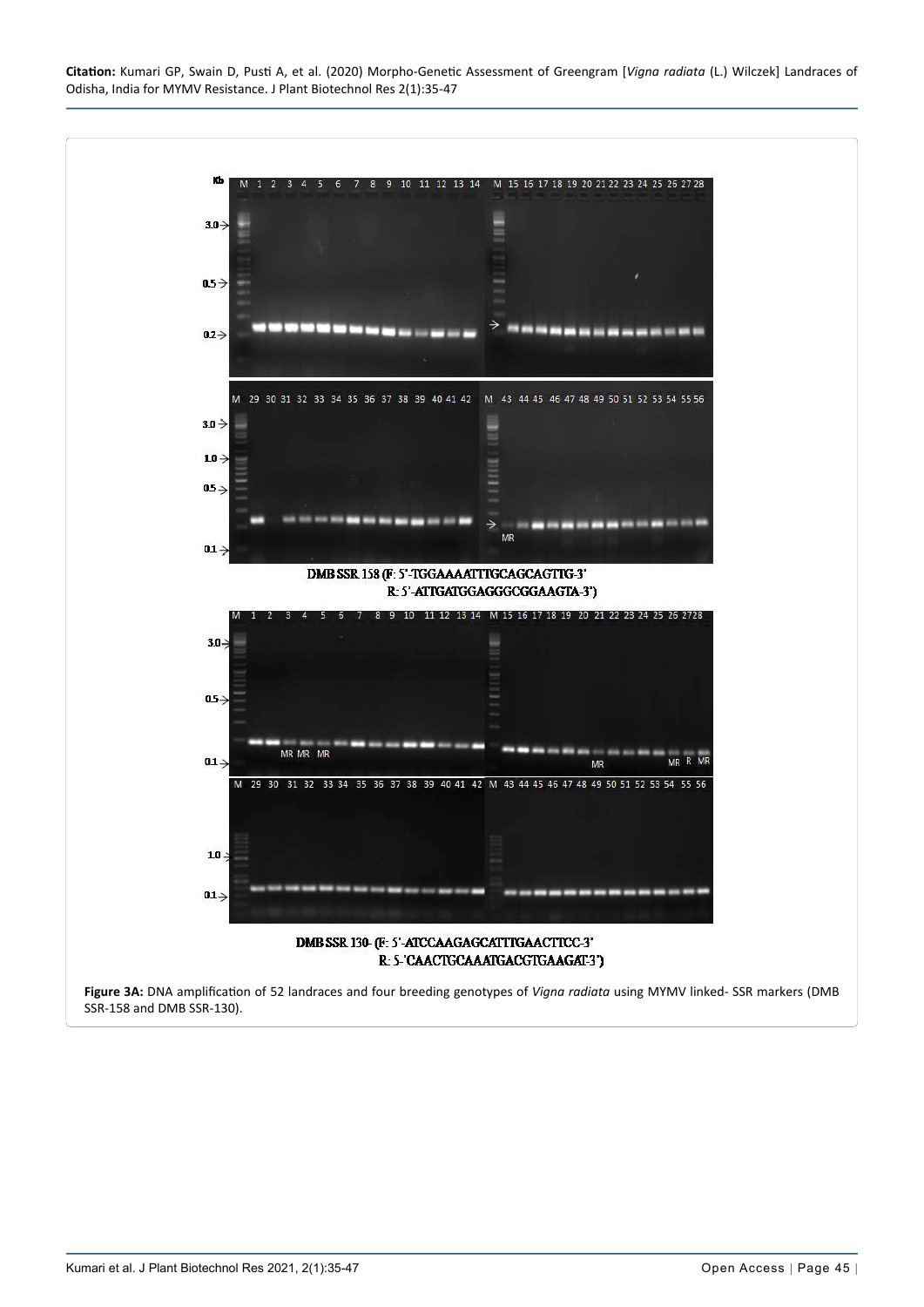<span id="page-11-0"></span>

local, Jasinghpur local 1, Gania local mixed, Dhenkhanal 1 and Makarjhola local) were moderately resistant and breeding genotype IPM-02-14 as resistant to MYMV. The present investigation revealed that both morpho-agronomic screening and SSR based linked markers are efficient for the identification of MYMV-resistant genotype which will helpful for an advanced breeding program in mungbean. Identified landraces shall be considered further as a resistant donor for MAS.

## **Acknowledgements**

The authors wish to acknowledge to Department of

Biotechnology, Ministry of Science and Technology, Govt. of India, New Delhi for PG-HRD teaching program and Department of Science & Technology for proving the FIST grant for development of infrastructure.

## **Conflict of Interest**

The authors declare that they have no conflict of interest.

## **References**

1. [FAO \(2019\) FAO statistics.](http://faostat3.fao.org/download/Q/QC/E.)